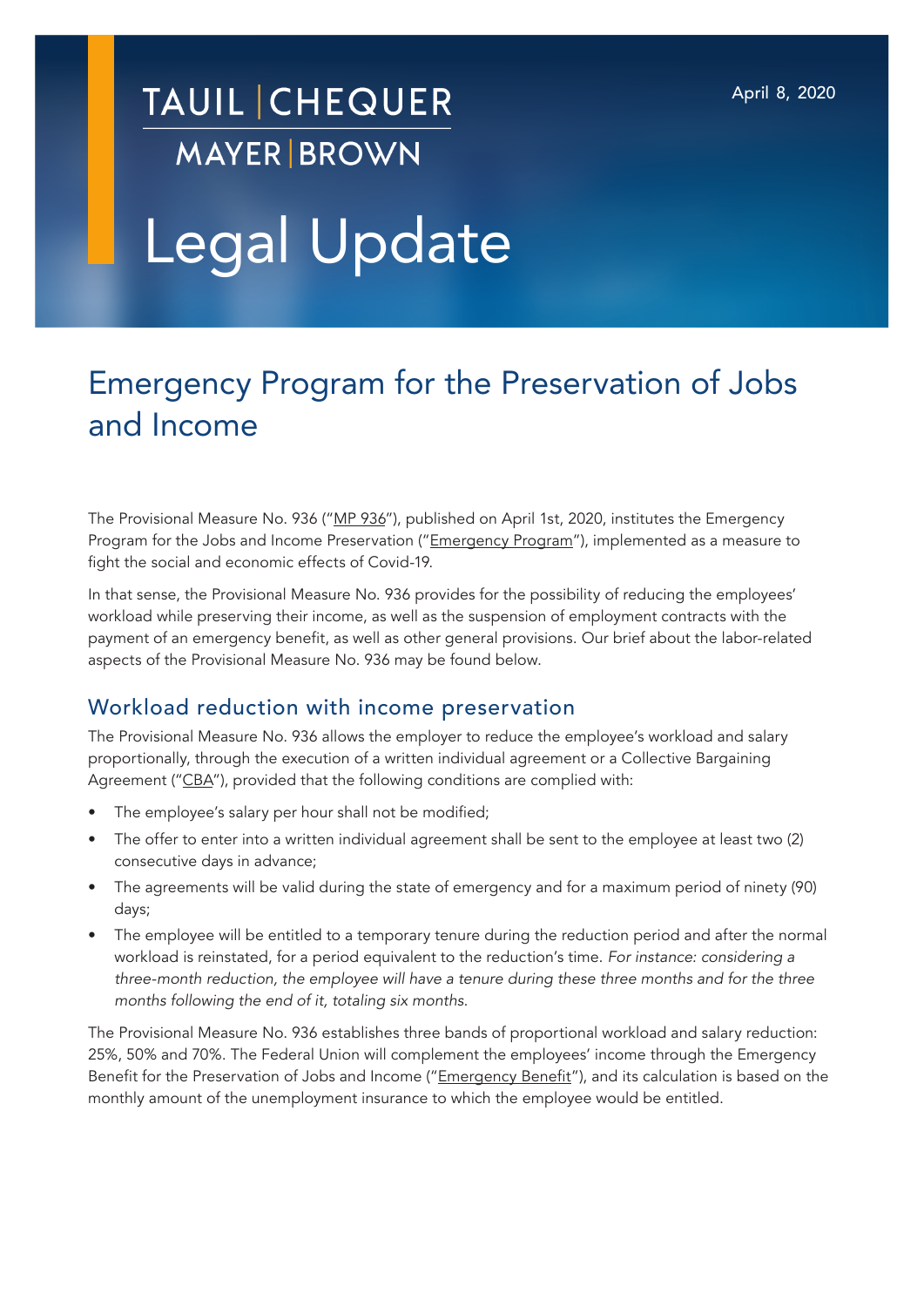The amount of the Emergency Benefit corresponds to the percentage of the unemployment insurance that is equivalent to the percentage of the salary and workload reduction, as summarized below:

| Reduction | Compensation<br>paid by the Federal<br>Government | <b>Individual Agreement</b>                                                                                 | <b>Collective Agreement</b>    |
|-----------|---------------------------------------------------|-------------------------------------------------------------------------------------------------------------|--------------------------------|
| 25%       | 25% of the<br>unemployment<br>insurance           | Applicable to all employees                                                                                 | Applicable to all<br>employees |
| 50%       | 50% of the<br>unemployment<br>insurance           | Applicable to employees with<br>a monthly income of up to BRL<br>3,135 or privileged employees <sup>1</sup> | Applicable to all<br>employees |
| 70%       | 70% of the<br>employment<br>insurance             | Applicable to employees with<br>a monthly income of up to BRL<br>3,135 or privileged employees.             | Applicable to all<br>employees |

#### Emergency Benefit for the Preservation of Jobs and Income

The Emergency Benefit will be paid with the Federal Union's resources during the period of salary and workload reduction or during the employment contract's suspension, without the necessity to comply with a vesting period, and regardless of the employment relationship duration or the number of salaries received by the employee.

The amount will be calculated based on the monthly amount of the unemployment insurance to which the employee would be entitled, and shall vary according to the percentage of the salary and workload reduction or depending on the annual gross revenue of the company whose employees had their employment contracts suspended.

The granting of the Emergency Benefit does not hinder the payment nor modifies the amount of the unemployment insurance which the employee may be entitled to. The employees who are not entitled to receive the Emergency Benefit are the ones: (i) occupying public positions or public employment, commissioned position of free nomination and exoneration or elected people during the mandate; (ii) receiving a continuous benefit from the RGPS, except the ones receiving a death-related pension or an accident allowance; receiving any kind of unemployment insurance or professional qualification scholarship established by the article 2 of the Law No. 7,998/1990.<sup>2</sup>

The MP 936 also allows the employer to enter into individual agreements with the employees in order to suspend the employment contracts. In such cases, the employees will receive the Emergency Benefit for a period of up to sixty (60) days that can be split in two (2) periods of thirty (30) days each. In this case, the employment contract suspension offer has to be sent to the employee at least two (2) consecutive days in advance.

The suspension of the employment contract may also be provided for on a CBA.

<sup>1</sup> Pursuant to the Brazilian Labor Code ("CLT"), the privileged employees are those who receive a monthly salary two times higher than the maximum limit of the General Social Security Regime ("RGPS"), that currently totals BRL 12,202.12, and who also have a higher education diploma.

<sup>2</sup> The session n° 2-A of the Law No. 7,998/1990 created a professional qualification scholarship to be paid by the Workers' Assistance Fund ("EAT"). The worker is entitled to the benefit when the employment contract is suspended in order to attend to a course offered by the employer, in compliance with the provisions of the CBA regarding the matter.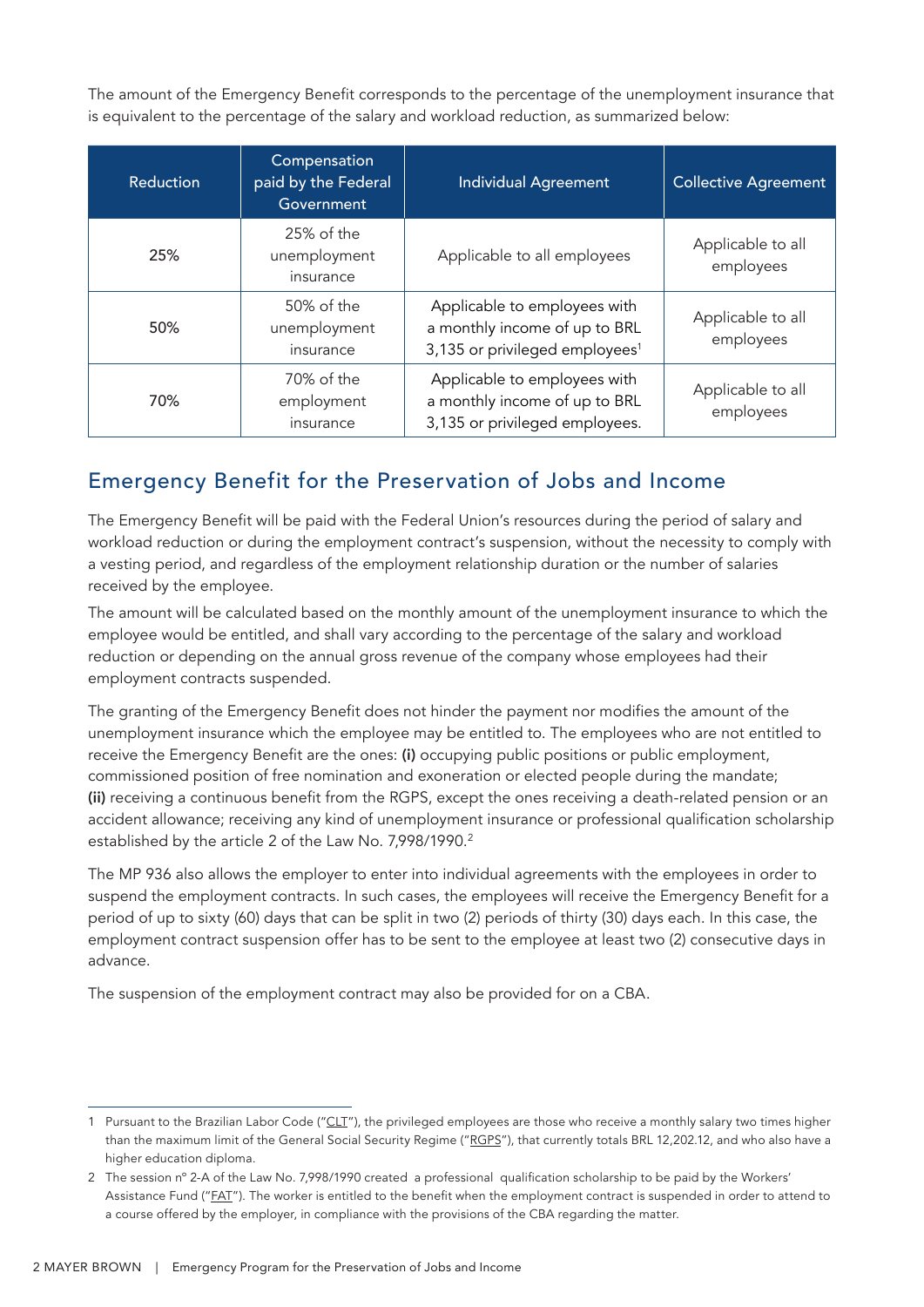During the contractual suspension, the employer shall keep the payment of the employees' benefits (i.e. meal tickets, healthcare plans etc.). During this period, the employee will not be able to carry out any of his/her work activities (even partially), either in person or remotely, under the penalty of having to immediately pay the employee's compensation and social security for the entire period, in addition to being penalized as provided in the current legislation and/or applicable CBA.

Moreover, the MP 936 guarantees a temporary tenure to the employee that has his/her employment contract suspended. The tenure shall be valid during the suspension period and after the re-establishment of the workload for a period equivalent to the suspension period.

In the case the employee is dismissed without cause during the temporary tenure period, the employer shall pay the severance payment commanded by law, as well as the following indemnifications: (i) 25% of the salary the employee would be entitled to during the temporary tenure, in case of a workload and salary reduction between 25% and 50%; (ii) 75% of the salary the employee would be entitled to during the temporary tenure, in case of a reduction between 50% and 70%; or (iii) 100% of salary the employee would be entitled to during the temporary tenure, in case of a reduction higher than 70%, or in case of an employment contract suspension.

The MP 936 also sets specific rules regarding the payment of the Emergency Benefit and the granting of a compensatory aid by the employer, that vary according to the company's annual gross revenue. A summary on the main aspects of the referred benefit may be found below:

| Company's<br><b>Annual Gross</b><br>Revenue | <b>Compensatory Aid</b><br>by the employer        | <b>Benefit Amount</b>                    | <b>Individual Labor</b><br>Agreement                                                          | <b>CBA</b>                     |
|---------------------------------------------|---------------------------------------------------|------------------------------------------|-----------------------------------------------------------------------------------------------|--------------------------------|
| Up to BRL<br>4.8 million                    | Not mandatory                                     | 100% of the<br>unemployment<br>insurance | Applicable to<br>employees with<br>salaries up to BRL<br>3,135.00 or privileged<br>employees. | Applicable to all<br>employees |
| More than BRL<br>4.8 million                | Mandatory. 30%<br>of the employee's<br>salary $3$ | 70% of the<br>unemployment<br>insurance  | Applicable to<br>employees with<br>salaries up to BRL<br>3,135.00 or privileged<br>employees. | Applicable to all<br>employees |

#### General provisions

#### • *Collective Negotiations*

The CBAs entered into between before the publication of the MP 936 may be renegotiated in order to adequate their terms to the provisions of the MP 936 within ten (10) consecutive days.

In such cases, the convocation, deliberation, voting, decision, formalization and publishing of the CBA may be done through electronic means and with its deadline reduced in half.

If the employee has already entered into a written individual agreement with the company under the terms of the MP 936 and there is a new CBA with provisions about the matter, the rules set forth by the CBA will prevail.

<sup>3</sup> The monthly compensatory aid to be granted by the employer will not have salary status, will not constitute the calculation basis of the income tax, of the social security, of the other taxes applicable to the payroll and the amounts due to the Unemployment Guarantee Fund ("FGTS")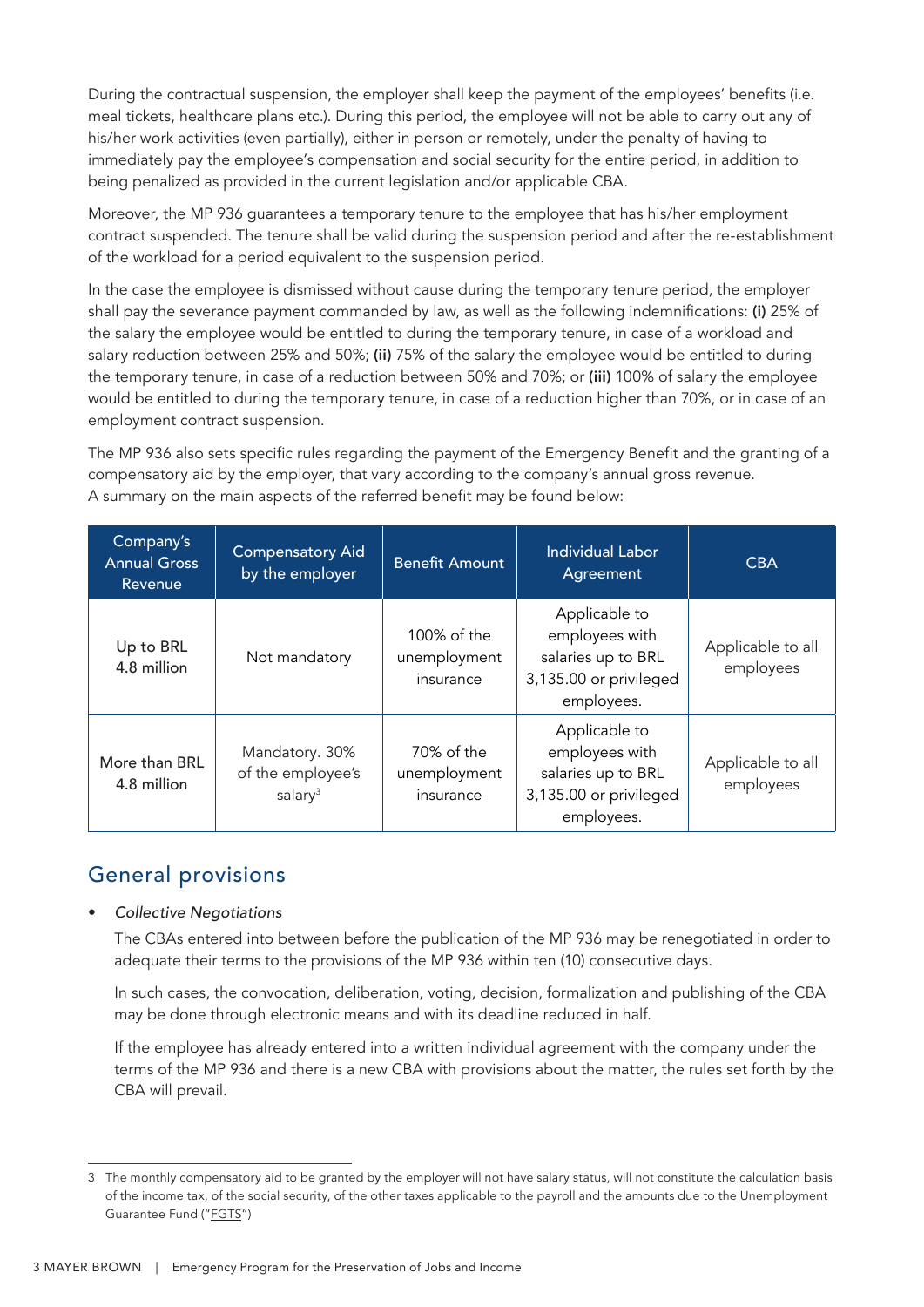For the collective agreements that establish a percentage of reduction different from the bands provided by the MP 936, the Emergency Benefit will be paid based on the following bands: (i) reduction of less than 25%: the employee will not be entitled to the Emergency Benefit; (ii) reduction between 25% and 50%: the employee will receive 25% of the unemployment insurance; (iii) reduction between 50% and 70%: the employee will receive 50% of the unemployment insurance; (iv) reduction of 70% or more: the employee will receive 70% of the unemployment insurance.

#### • *Re-establishing of the original workload and salary*

The workload and the salaries previously paid will be re-established within two (2) consecutive days, counting from: (i) the end of the state of emergency; (ii) the date set forth by the individual agreement as the end of the reduction period; or (iii) the date in which the employer notifies the employees of the company's decision to anticipate the end of the reduction period.

#### • Professional Qualification Programs or Courses

During the state of emergency, the professional qualification courses and programs envisaged by the session 476-A of the CLT may be offered by the employer exclusively through remote access and will last between one and three months.

#### • Intermittent Employment Contract

The employee who has an intermittent employment contract will be entitled to a monthly emergency benefit of BRL 600,00 (six hundred reais) for three months.

#### • Applicability to the Apprentice and Part Time Employment Contracts

The MP 936 is applicable to the apprentice and part-time employment contracts.

#### • Labor and Employment Public Inspections

The irregularities found by the Labor and Employment Public Authorities regarding the workload and salary reduction agreements or the employment contract suspension agreements provided by the MP 936 subject the companies to the criteria established by the legislation in force.

#### • Monthly Compensatory Aid's Indemnification Status

The monthly compensatory aid, that shall have its value defined by the individual agreement or CBA, will be considered as an indemnification for all purposes. Moreover, the monthly compensatory aid will not be part of the calculation basis of: (i) the employee's income tax; (ii) the social security contribution and other taxes levied on the payroll; (iii) the amount owed to the FGTS. Lastly, the monthly compensatory aid may be excluded from the net profit in order to determine the company's income tax, as well as from the Social Contribution over the Net Profit (CSLL) of the companies taxed by the taxable profit.

. . . . . . . . . . .

#### Tauil & Chequer in Association with Mayer Brown

Informative Note elaborated by the Employment & Benefits team.

BR-PRAC-Employment-Benefits@mayerbrown.com